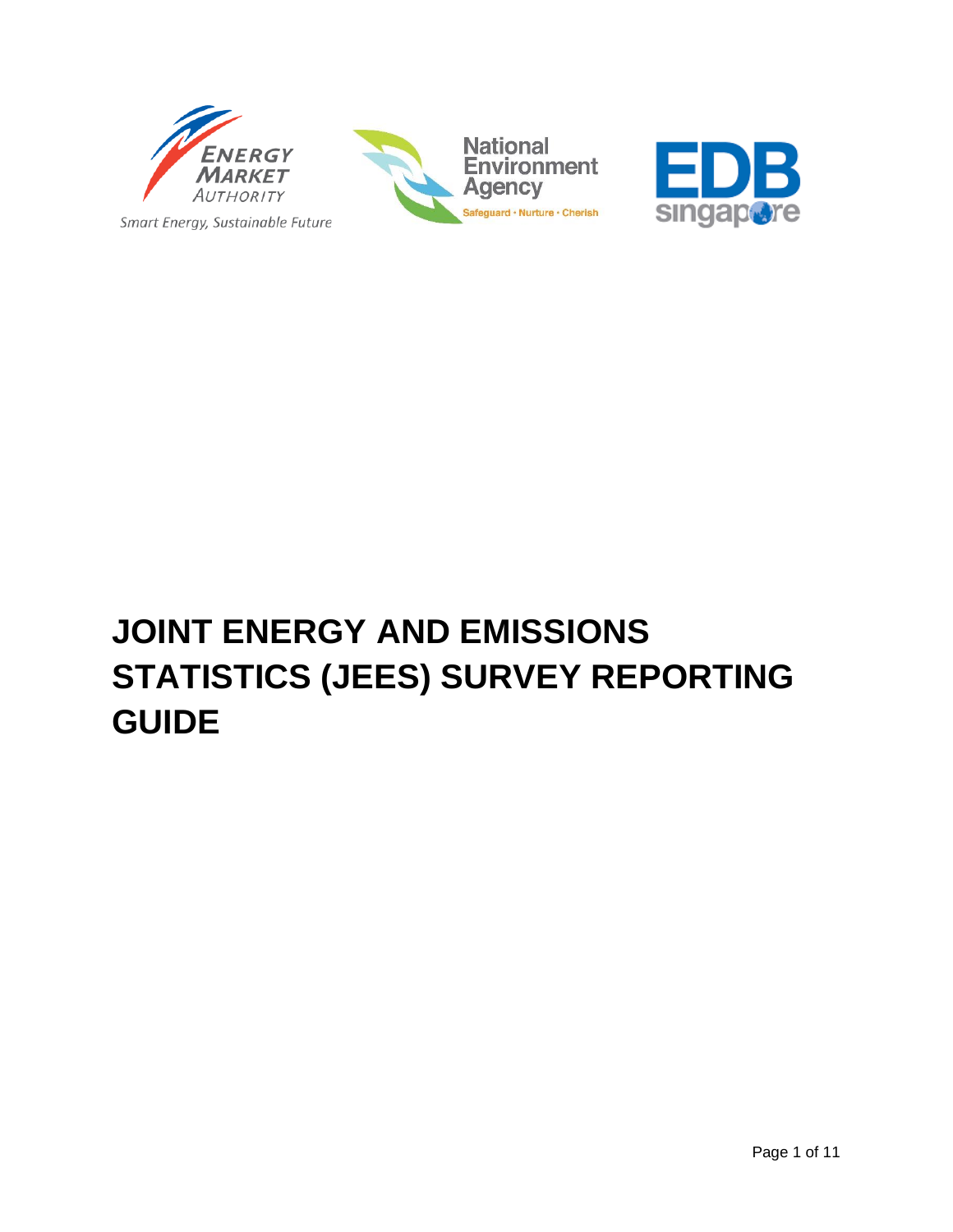# **GENERAL INSTRUCTIONS**

- 1. Values should be provided to the nearest integer in units specified for each section/item. If exact figures are not available, please provide your best estimates.
- 2. Please read this reporting guide carefully before filling in the form.

# **DEFINITIONS FOR SECTION A**

# **1. Crude Oil**

Crude oil is a mineral oil of natural origin comprising a mixture of hydrocarbons and associated impurities, such as sulphur. It exists in the liquid phase under normal surface temperature and pressure and its physical characteristics (density, viscosity, etc.) are highly variable. This category includes field or lease condensate recovered from associated and non-associated gas where it is commingled with the commercial crude oil stream.

# **2. Natural Gas Liquids (NGL)**

NGL are liquid or liquefied hydrocarbons recovered from natural gas in separation facilities or gas processing plants. Natural gas liquids include ethane, propane, butane (normal and iso-), (iso)pentane and pentanes plus (sometimes referred to as natural gasoline or plant condensate).

# **3. Additives/Oxygenates**

Additives are *non-hydrocarbon* compounds added to or blended with a product to modify fuel properties (octane, cetane, cold properties, etc.):

- oxygenates, such as alcohols (methanol, ethanol), ethers (such as MTBE (methyl tertiary butyl ether), ETBE (ethyl tertiary butyl ether), TAME (tertiary amyl methyl ether));
- esters (e.g. rapeseed or dimethylester, etc.);
- chemical compounds (such as TML, TEL and detergents).

# *Of which Biofuels: Biofuels refer to Biogasoline and Biodiesels.*

**Biogasoline** includes bioethanol (ethanol produced from biomass and/or the biodegradable fraction of waste), biomethanol (methanol produced from biomass and/or the biodegradable fraction of waste), bioETBE (ethyl-tertio-butyl-ether produced on the basis of bioethanol: the percentage by volume of bioETBE that is calculated as biofuel is 47%) and bioMTBE (methyltertio-ether produced on the basis of biomethanol: the percentage by volume of bioMTBE that is calculated as biofuel is 36%).

**Biodiesels** refers to the portion of *Gas/Diesel Oil* that is considered to be derived from biogenic origin (e.g. soy, rapeseed, etc.). This category includes biodiesel (a methyl-ester produced from vegetable or animal oil, of diesel quality), biodimethylether (dimethylether produced from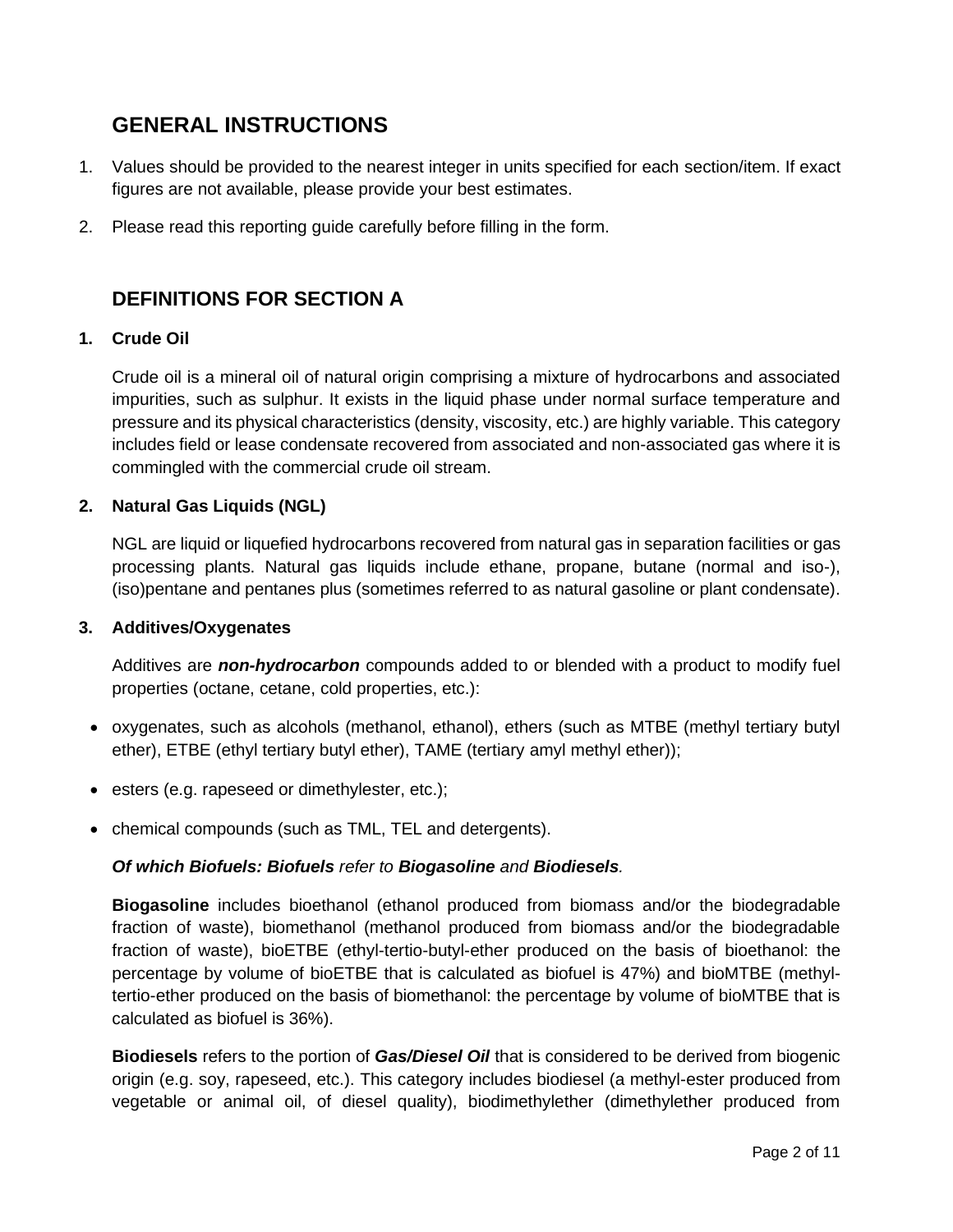biomass), Fischer Tropsch (Fischer Tropsch produced from biomass), cold pressed biooil (oil produced from oil seed through mechanical processing only) and all other liquid biofuels which are *added to, blended with or used straight* as transport diesel.

#### *Note on reporting of Additives/Oxygenates:*

Quantities of additives/oxygenates and biofuels should relate to quantities for blending with fuels or for fuel use only.

# **4. Refinery Feedstocks**

Refinery feedstocks refer to processed oil that undergo further processing (e.g. straight run fuel oil or vacuum gas oil) excluding blending. With further processing, it will be transformed into one or more components and/or finished products. This definition also covers "Backflows to Refineries (From Petrochemical Plants)" *(Item 34)* (e.g. pyrolysis gasoline, C<sup>4</sup> fractions, gasoil and fuel oil fractions).

# **5. Orimulsion**

Orimulsion is an unconventional fossil fuel by mixing the bitumen with about 30% fresh water and a small amount of surfactant that act as diluents. Report all quantities in physical weight of the emulsion (i.e. including the water content).

#### **6. Shale Oil**

Shale oil is unconventional oil produced from oil shale by pyrolysis, hydrogenation, or thermal dissolution. The resulting oil can be used as fuel or upgraded to meet refinery feedstock specifications by adding hydrogen and removing impurities such as sulphur and nitrogen.

#### **7. Other Hydrocarbons**

This category includes synthetic crude oil from tar sands, etc., liquids from coal liquefaction, output of liquids from natural gas conversion into gasoline, hydrogen and emulsified oils (excluding orimulsion).

# *Note on reporting of emulsified oils:*

All imports of emulsified oils (excluding orimulsion) should be reported as imports of other hydrocarbons. As these oils do not need further processing in a refinery, please report these quantities under "Direct Use/Own Use" *(Item 34)*. Report all quantities in physical weight of the emulsion (i.e. including the water content).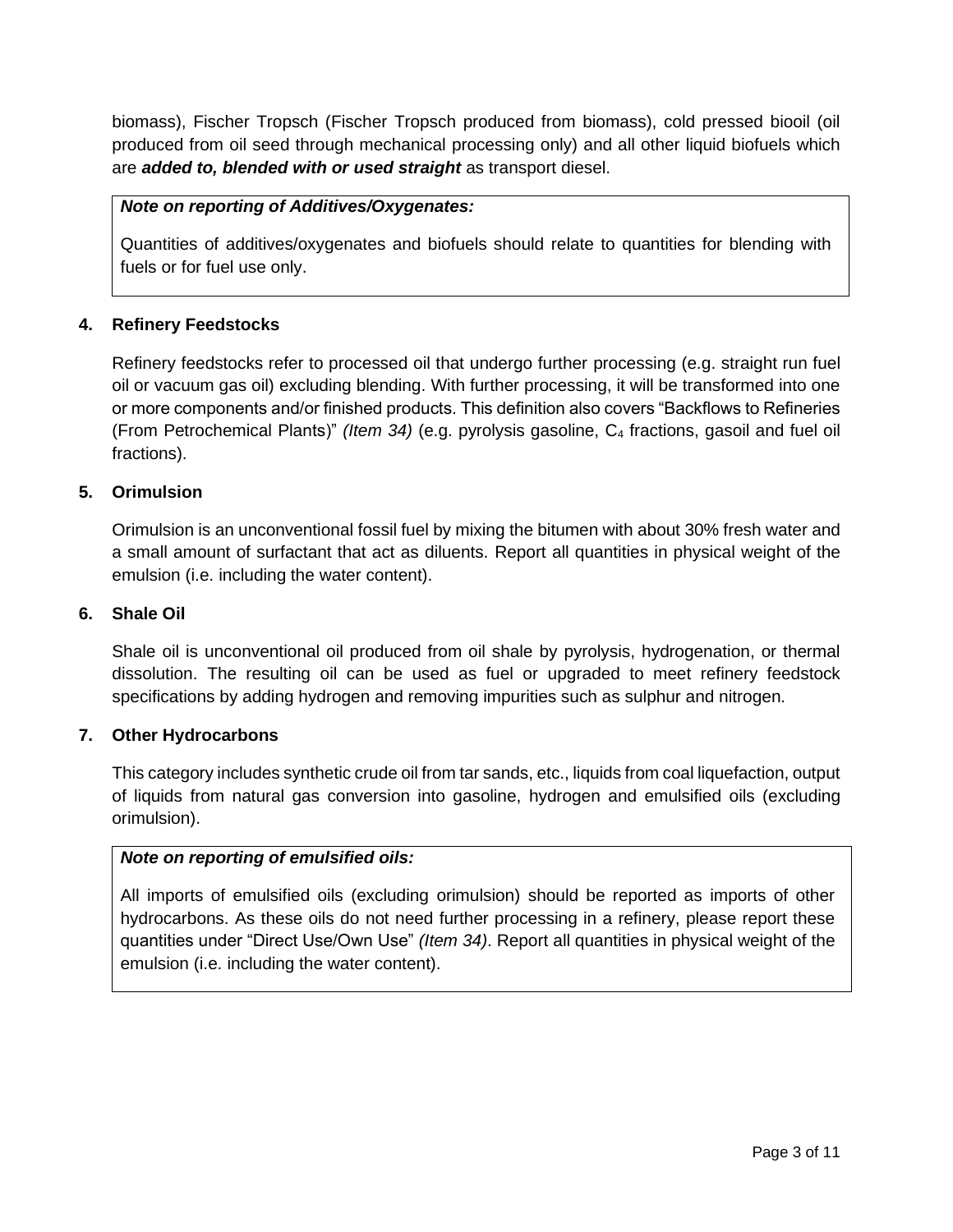# **8. Natural Gas**

Natural gas comprises gases, occurring in underground deposits, whether liquefied or gaseous, consisting mainly of methane. It includes both "non-associated" gas originating from fields producing hydrocarbons only in gaseous form, and "associated" gas produced in association with crude oil as well as methane recovered from coal mines (colliery gas). Manufactured gas (produced from municipal or industrial waste, or sewage) should not be reported in this questionnaire.

# **9. Steam/Heat**

Steam/heat purchased from power sector refers to those purchased from utility plants owned by companies in the power generation sector. Steam/heat purchased from industry sector refers to those purchased from utility plants owned by companies in the manufacturing sector.

The steam/heat used by the installation for direct use/own use includes heat produced from Combined Heat Power Plants (CHP) and autoproducers and used by the installation's auxillaries that uses a hot fluid (for activities such as space heating). Steam/heat losses refers to losses in the installation/network heat exchange and heat used in the primary form from chemical processes.

# **10. Liquefied Petroleum Gases (LPG)**

LPG are light paraffinic hydrocarbons derived from the refinery processes, crude oil stabilisation and natural gas processing plants. They consist mainly of propane ( $C_3H_8$ ) and butane ( $C_4H_{10}$ ) or a combination of the two. They could also include propylene, butylene, isobutene and isobutylene. LPG is normally liquefied under pressure for transportation and storage.

**Propylene** is an unsaturated organic compound having the chemical formula C<sub>3</sub>H<sub>6</sub>. It is a flammable gas obtained by cracking petroleum and used in organic synthesis.

# **11. Naphtha**

Naphtha is a feedstock for either the petrochemical industry (e.g. ethylene manufacture or aromatics production) or for gasoline production by reforming or isomerisation within the refinery. Naphtha comprises material in the 30°C and 210°C distillation range or part of this range.

# *Note on reporting of Naphtha:*

Naphtha imported or locally purchased for refining processes is reported as "Imports" *(Item 28)* or "Net Inland Transfers" *(Item 30)* respectively, before showing under "Interproduct Transfers" *(Item 39)*, a negative entry for naphtha and a positive entry for the corresponding finished product.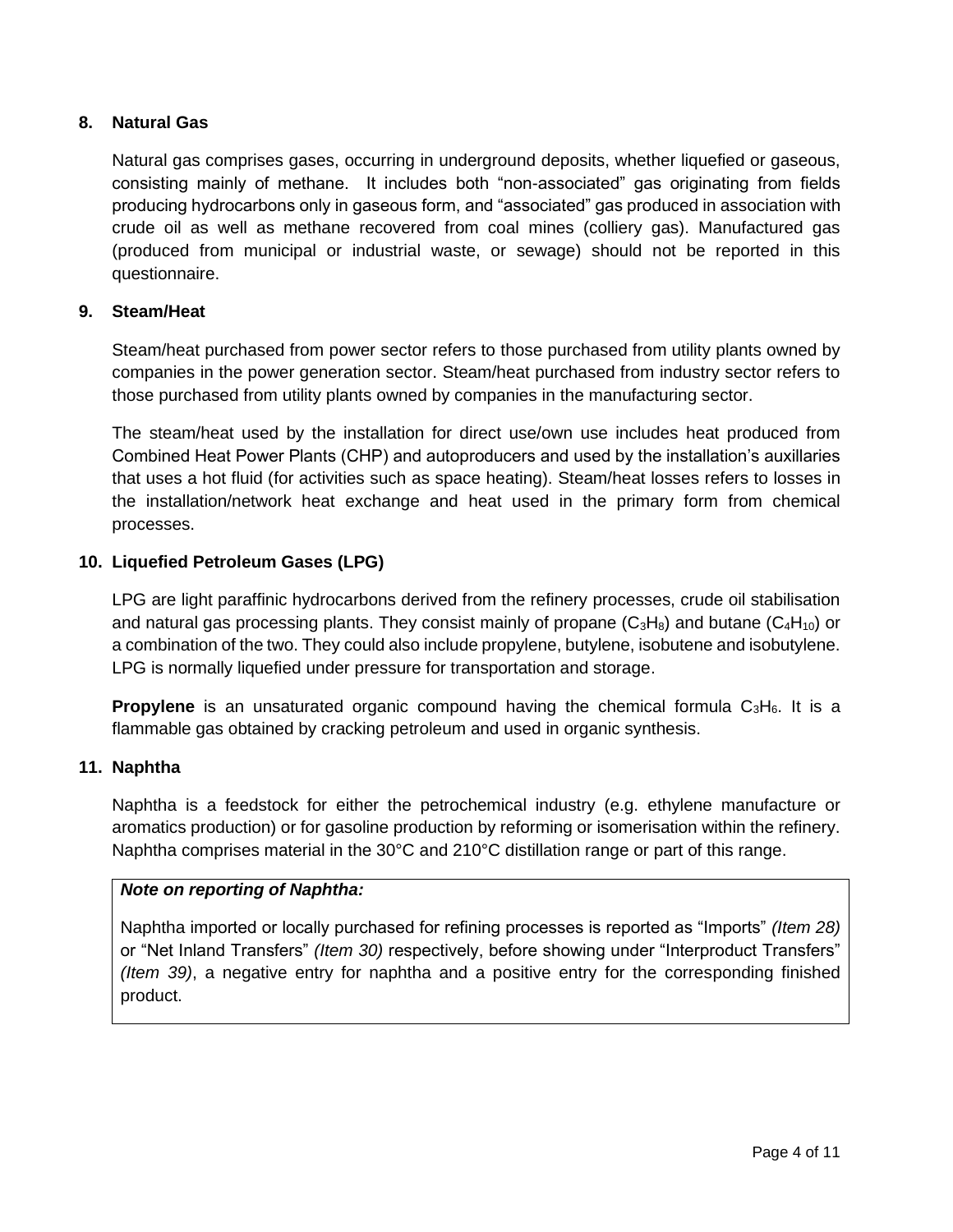#### **12. Motor Gasoline (i.e. petrol)**

Motor gasoline consists of a mixture of light hydrocarbons distilling between 35 °C and 215 °C. It is used as a fuel for land based spark ignition engines. Motor gasoline may include additives, oxygenates and octane enhancers, including lead compounds such as TEL (tetraethyl lead) and TML (tetramethyl lead).

This category includes motor gasoline blending components (excluding additives/oxygenates), e.g. alkylates, isomerate, reformate, cracked gasoline for use as finished motor gasoline.

*Of which Biogasoline:* Please refer to "Additives/Oxygenates" *(Item 3).*

#### **13. Aviation Gasoline**

This is motor spirit prepared especially for aviation piston engines, with an octane number suited to the engine, a freezing point of -60°C and a distillation range usually within the limits of 30°C and 180°C.

# **14. Jet Kerosene**

This is a distillate used for aviation turbine power units. It has the same distillation characteristics between 150°C and 300°C (generally not above 250°C) and flash point as kerosene. In addition, it has particular specifications (such as freezing point) which are established by the International Air Transport Association (IATA). This category includes kerosene blending components.

#### **15. Other Kerosene**

Kerosene comprises refined petroleum distillate and is used in sectors other than aircraft transport. It distils between 150°C and 300°C.

#### **16. Gas/Diesel Oil**

Gas/diesel oil is primarily a medium distillate between 180°C and 380°C. Several grades are available depending on uses:

- **Transport Diesel:** This category includes on-road diesel oil for diesel compression ignition (cars, trucks, etc.), usually of low sulphur content.
- **Heating and Other Gasoil:** This category includes light heating oil for industrial and commercial uses, marine diesel and diesel used in rail traffic, other gas oil including heavy gas oils which distil between 380°C and 540°C and which are used as petrochemical feedstocks. Blending components are also included in this category.

This category includes blending components.

*Of which Biodiesels:* Please refer to "Additives/Oxygenates" *(Item 3)*.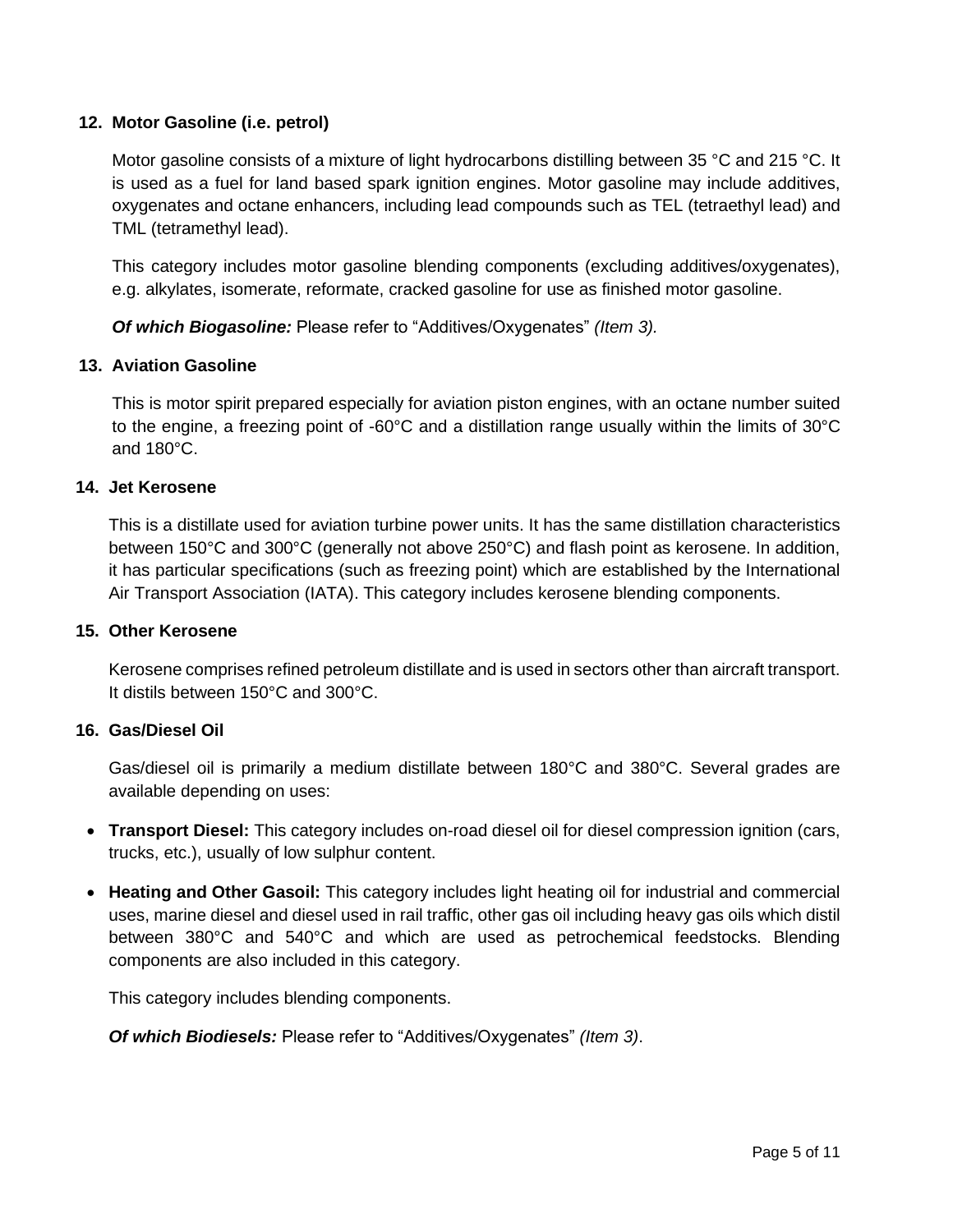# **17. Fuel Oil**

This covers all residual (heavy) fuel oils (including those obtained by blending). Kinematic viscosity is above 10cSt at 80°C. The flash point is always above 50°C and density is always more than 0.90kg/l.

**Low Sulphur Content:** Heavy fuel oil with sulphur content lower than 2%.

**High Sulphur Content:** Heavy fuel oil with sulphur content of 2% or higher.

#### **18. Refinery Gas (not liquefied)/Fuel Gas**

Refinery gas includes a mixture of non-condensable gases mainly consisting of hydrogen, methane, ethane and olefins obtained during distillation of crude oil or treatment of oil products (e.g. cracking) in refineries. This also includes gases which are returned from the petrochemical industry.

#### **19. Ethane**

A naturally gaseous straight-chain hydrocarbon  $(C_2H_6)$ , extracted from natural gas and refinery gas streams.

#### **20. White Spirit and Specific Boiling Point (SBP) Spirits**

White Spirit and SBP are defined as refined distillate intermediates with a distillation in the naphtha/kerosene range. They are sub-divided as:

**Industrial Spirit (SBP):** Light oils distilling between 30°C and 200°C. There are 7 or 8 grades of industrial spirit, depending on the position of the cut in the distillation range. The grades are defined according to the temperature difference between the 5% volume and 90% volume distillation points (which is not more than 60°C).

**White Spirit:** Industrial spirit with a flash point above 30°C. The distillation range of white spirit is 135° to 200°C.

# **21. Lubricants**

Lubricants are hydrocarbons produced from distillate by product; they are mainly used to reduce friction between bearing surfaces. This category includes all finished grades of lubricating oil, from spindle oil to cylinder oil, and those used in greases, including motor oils and all grades of lubricating oil base stocks.

# **22. Bitumen**

Bitumen is a solid, semi-solid or viscous hydrocarbon with a colloidal structure, being brown to black in colour, obtained as a residue in the distillation of crude oil, by vacuum distillation of oil residues from atmospheric distillation. Bitumen is often referred to as asphalt and is primarily used for construction of roads and for roofing material. This category includes fluidised and cut back bitumen.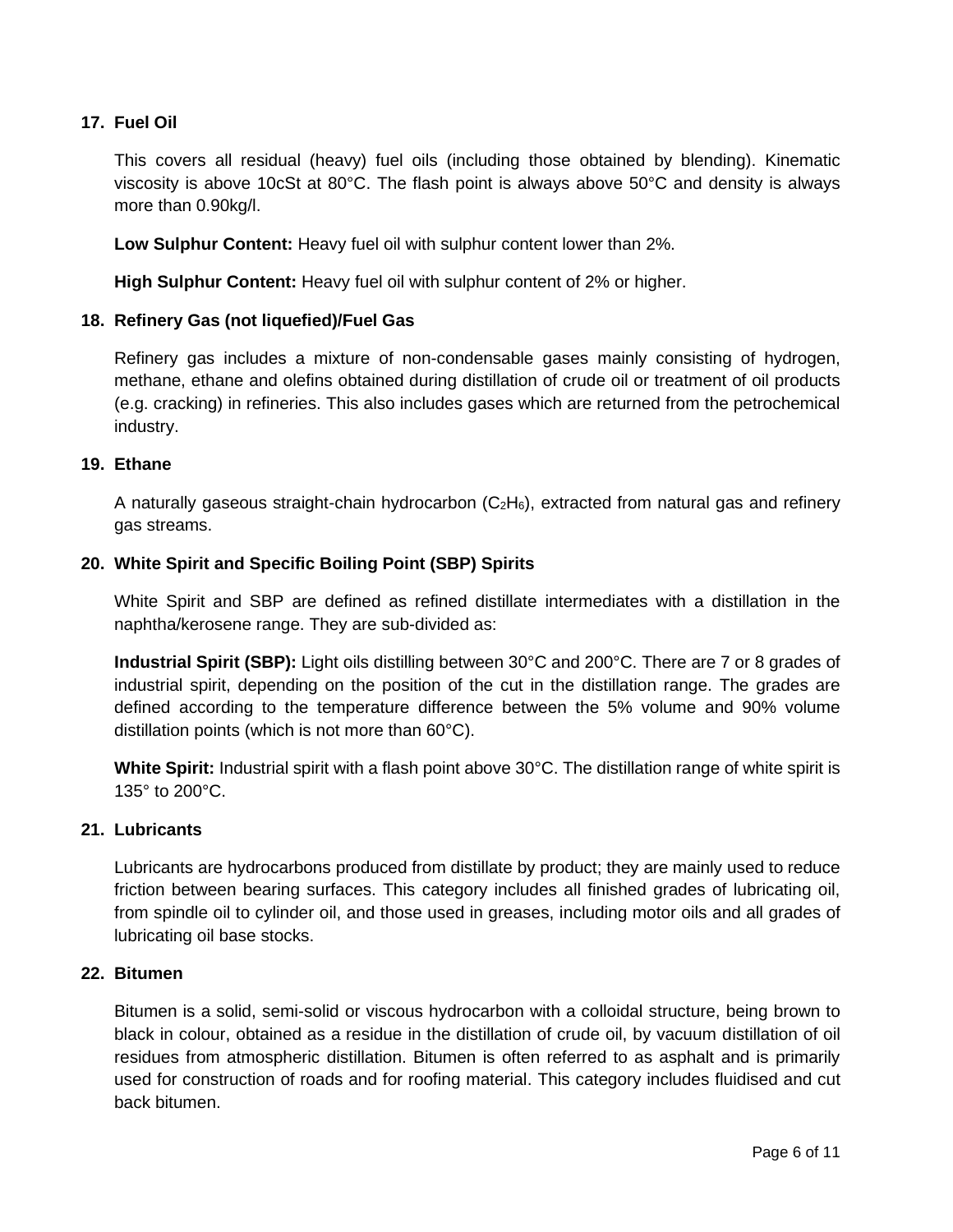# **23. Paraffin Waxes**

These are saturated aliphatic hydrocarbons. These waxes are residues extracted when dewaxing lubricant oils. They have a crystalline structure which is more-or-less fine according to the grade. Their main characteristics are as follows: they are colourless, odourless and translucent, with a melting point above 45°C.

#### **24. Petroleum Coke**

Petroleum coke is a black solid by-product, obtained mainly by cracking and carbonising petroleum derived feedstock, vacuum bottoms, tar and pitches in processes such as delayed coking or fluid coking. It consists mainly of carbon (90 to 95%) and has a low ash content. It is used as a feedstock in coke ovens for the steel industry, for heating purposes, for electrode manufacture and for production of chemicals. The two most important qualities are "green coke" and "calcinated coke". This category also includes "catalyst coke" deposited on the catalyst during refining processes; this coke is not recoverable and is usually burned as refinery fuel.

#### **25. Other Oil Products**

Other oil products refer to all oil products not previously specified. This category includes tar, acetylene, sulphur, slop oil, aromatics (e.g. BTX or benzene, toluene, paraxylene and xylene) and olefins (e.g. ethylene, propylene and octene). Please specify the list of products in Section C – Remarks.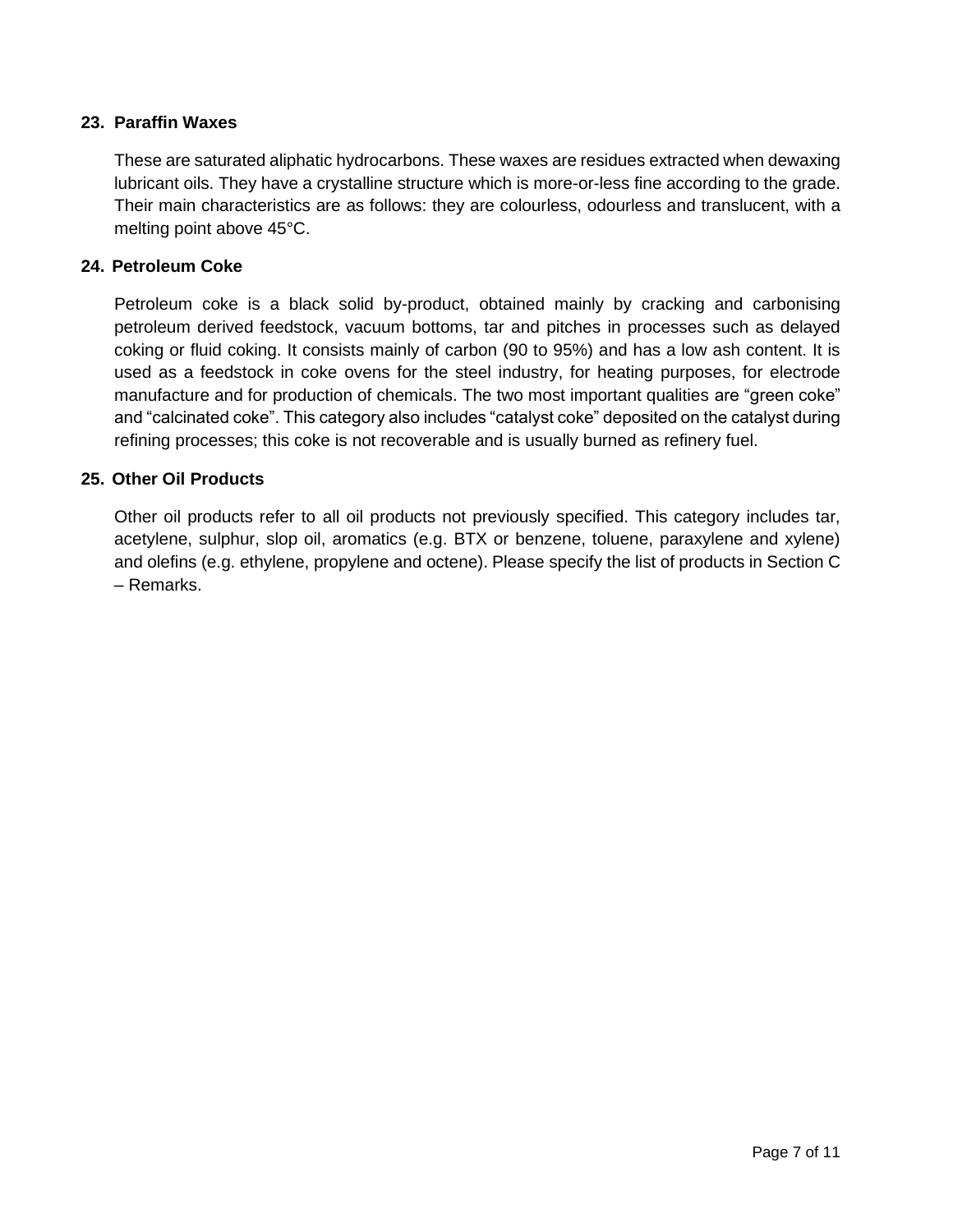# **PRODUCT FLOW DEFINITIONS**

#### **26. Physical Opening Stocks/Inventory**

This refers to total stocks held by your company on Singapore national territory as at 1 January of the reporting year. This figure should correspond to the total closing stock as at 31 December of the previous year. Please exclude stocks owned by your company held in third party storages. These figures should be reported under "Net Inland Transfers" *(Item 31).*

#### **27. Physical Closing Stocks/Inventory**

This refers to total stocks held by your company on Singapore national territory as at 31 December of the reporting year. Please exclude stocks owned by your company held in third party storages. These figures should be reported under "Net Inland Transfers" *(Item 31).*

#### **28. Imports and Exports**

Imports and exports of petroleum products refer to amount of petroleum products that enter and leave the national territory respectively. Only company *performing customs clearance* should report the transaction under this category. Imports and exports should be distinguished from "Net Inland Transfers" *(Item 31)*.

Refer to example below:



 $\mathbf 0$ 

 $1000<sup>1</sup>$ 

 $-1000 + 300 = -700^2$ 

 $\bf{0}$ 

Refinery

 $\mathbf{0}$ 

300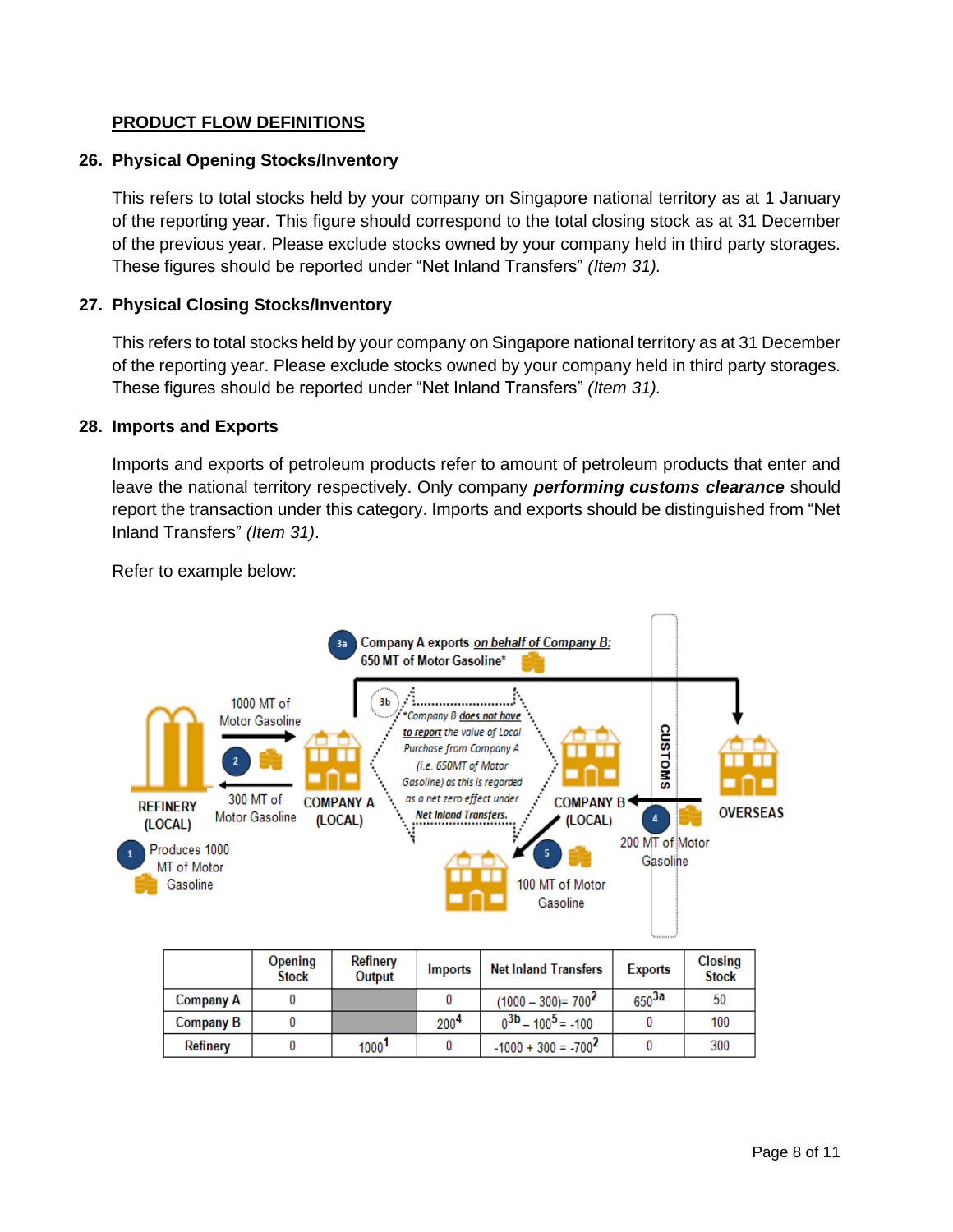Quantities of crude oil and products imported or exported under processing agreements (i.e. refining on account) should be included.

Any gas liquids (e.g. LPG) extracted during the re-gasification of imported liquefied natural gas should be included as imports in this questionnaire.

Re-exports of oil imported for processing within bonded areas should be included as an export of product from the processing country to the final destination.

# **29. Recycled Products**

These are finished products which pass a second time through the marketing network, after having been once delivered to *final consumers*. For example, delivery of used lubricants from Company A to Company B for repurification after lubricants has been spent by Company A for its original intended purpose. Company A should have reported this usage under "Direct Use/Own Use: Processing" *(Item 35)* while Company B should report the receipt of used lubricants under "Recycled Products". Recycled products should be distinguished from "Backflows to Refineries (From Petrochemical Plants)" *(Item 34)*.

#### **30. Plant Output**

This is the output of finished products from the petrochemical or blending plant. This category excludes losses from the petrochemical or blending process.

#### **31. Net Inland Transfers**

These are the observed deliveries of crude and finished petroleum products to/from enterprises (e.g. refineries, blending plants etc.) *within the domestic market.*

#### **Net Inland Transfers** includes:

- **Local Purchases** of petroleum products purchased from local suppliers (i.e. Singapore suppliers).
- **Local Sales** of petroleum products to local distributors (i.e. Singapore distributors).
- **Stock movements between third party storages and your company.** Stocks drawn from third party storages should be reported as a positive figure. Stocks deposited with third party storages should be reported as a negative figure.
- Other transfers of petroleum products within the domestic market that are not mentioned above. For example, transfer of finished petroleum products from primary sources (e.g. refineries) to its subsidiaries (e.g. blending plants) for further processing or marketing purposes.

This excludes backflows to refineries from petrochemical plants. This should be reported under "Backflows to Refineries (From Petrochemical Plants)" *(Item 34)*.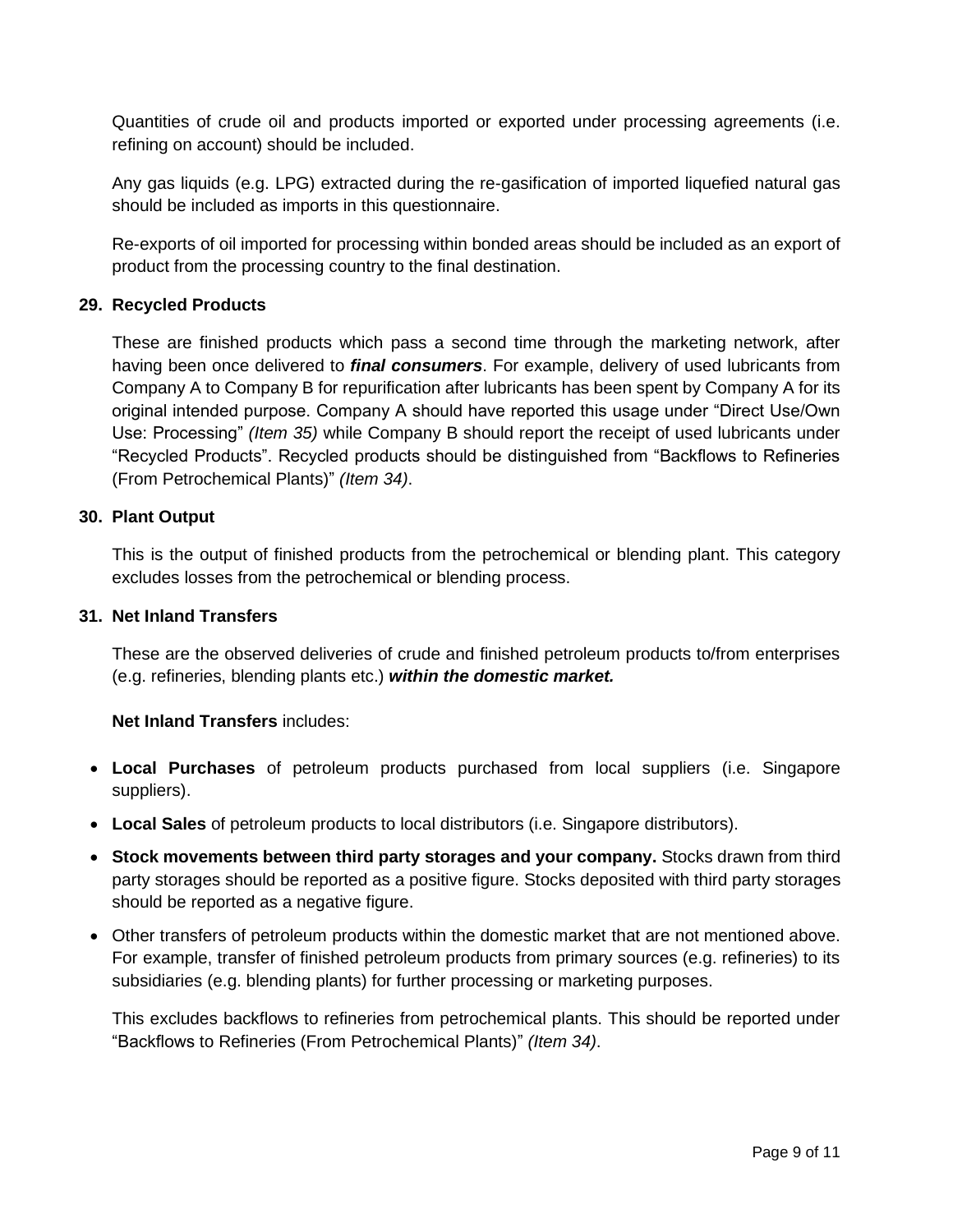Refer to example under "Imports and Exports" *(Item 28).*

#### *Note on reporting of Net Inland Transfers:*

A negative value under "Net Inland Transfers" represents a net outflow of a corresponding product from your company to the domestic market, while a positive value represents a net inflow of a corresponding product to your company from the domestic market.

#### **32. Plant Input**

Includes raw and intermediate materials that enter the petrochemical or blending process to produce the finished products. This category excludes losses from the petrochemical or blending process.

#### **33. International Bunkers**

Report quantities of fuel/petroleum products delivered to:

- Vessels of all flags engaged in international navigation; and
- Aircraft for international aviation.

This excludes:

- Vessels engaged in domestic navigation (Report in Section B under "Water Transport")
- Aircraft for domestic aviation (Report in Section B under "Air Transport")
- Military vessels (Report in Section B under "Other Transport")
- Fishing vessels (Report in Section B under "Other Transport")
- Fuels used by airlines for their road vehicles (Report in Section B under "Other Transport")
- Military use of aviation fuels (Report in Section B under "Other Transport")

# **34. Backflows from Petrochemical Sector to Refineries**

These are crude or finished/semi-finished products which are returned from processes in the petrochemical plants to refineries for refining, processing or blending. They are usually byproducts of petrochemical manufacturing. The refinery may use the backflows as fuel or include them in finished products. For integrated petrochemical industries, this flow should be estimated. Transfers from one refinery to another within the country should be excluded. This should be distinguished from "Recycled Products" *(*Item *29)* and "Net Inland Transfers" *(Item 31)*.

#### *Note on reporting of Backflows to Refineries:*

For companies that are surveyed for both the **Refineries and Petrochemicals forms**, sum of values reported under "Backflows to Refineries (From Petrochemical Plants)" across all products in **Section A-1** of the **Refineries form** should relate to the sum of all values reported under "Backflow to Refineries (From Petrochemical Plants)" across all petroleum products in **Section A-1** and **Section A-2** of the **Petrochemicals form**.